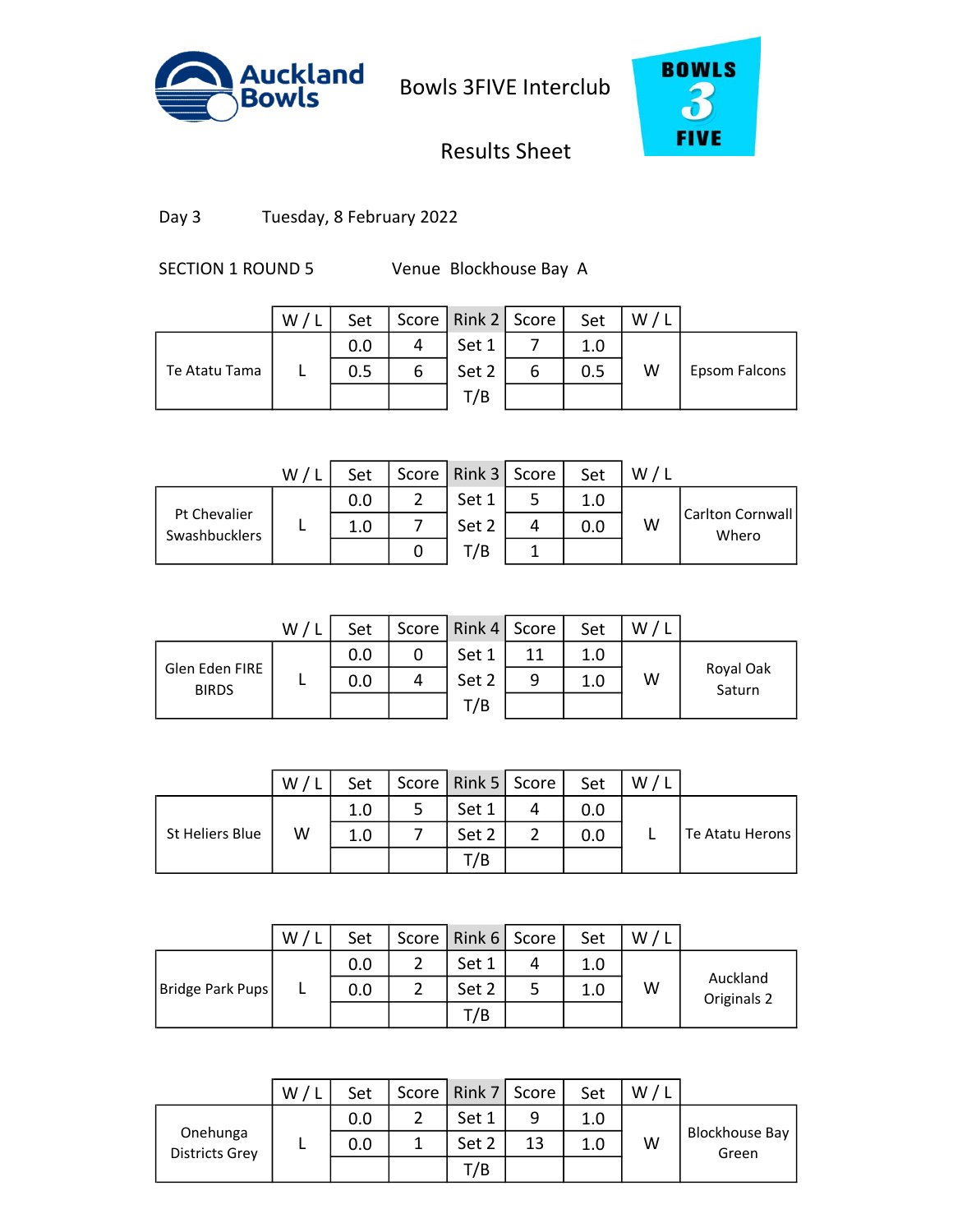



# Results Sheet

Day 3 Tuesday, 8 February 2022

SECTION 2 ROUND 5 Venue Auckland A

|                               | W / L | Set |   | Score   Rink 2   Score |   | Set | W/I |                 |
|-------------------------------|-------|-----|---|------------------------|---|-----|-----|-----------------|
|                               |       | 0.0 | 4 | Set 1                  | ь | 1.0 |     |                 |
| Pt Chevalier Jack<br>Sparrows |       | 1.0 | 6 | Set 2                  | 4 | 0.0 | w   | Glen Eden Flame |
|                               |       |     |   | T/B                    |   |     |     |                 |
|                               |       |     |   |                        |   |     |     |                 |

|                         | W/I | Set | Score   Rink 3   Score |   | Set | W |                             |
|-------------------------|-----|-----|------------------------|---|-----|---|-----------------------------|
|                         |     | 1.0 | Set 1                  |   | 0.0 |   |                             |
| Auckland<br>Originals 3 | W   | 1.0 | Set 2                  | ٮ | 0.0 |   | Carlton Cornwall  <br>White |
|                         |     |     | T/B                    |   |     |   |                             |

|                 | W/L | Set |   | Score   Rink 4   Score |   | Set | W/L |                  |
|-----------------|-----|-----|---|------------------------|---|-----|-----|------------------|
|                 |     | 1.0 | 4 | Set 1                  |   | 0.0 |     |                  |
| Te Atatu Tarara |     | 0.0 | 4 | Set 2                  | 5 | 1.0 | W   | Royal Oak Falcon |
|                 |     |     |   | T/B                    |   |     |     |                  |
|                 |     |     |   |                        |   |     |     |                  |

|                             | W | Set | Score   Rink 5   Score | Set | W |              |
|-----------------------------|---|-----|------------------------|-----|---|--------------|
|                             |   | 1.0 | Set 1                  | 0.0 |   |              |
| Onehunga<br>Districts White | W | 1.0 | Set 2                  | 0.0 |   | Epsom Eagles |
|                             |   |     | T/B                    |     |   |              |

|                         | W/L | Set |   | Score   Rink 6   Score |    | Set | W/L |                       |
|-------------------------|-----|-----|---|------------------------|----|-----|-----|-----------------------|
| Auckland<br>Originals 5 |     | 0.0 | 4 | Set 1                  | 11 | 1.0 |     |                       |
|                         |     | 0.0 | 0 | Set 2                  | 11 | 1.0 | W   | <b>Balmoral White</b> |
|                         |     |     |   | T/B                    |    |     |     |                       |
|                         |     |     |   |                        |    |     |     |                       |

| W/L | Set | Score |       | Score | Set | W/L |  |
|-----|-----|-------|-------|-------|-----|-----|--|
|     |     |       | Set 1 |       |     |     |  |
|     |     |       | Set 2 |       |     |     |  |
|     |     |       | T/B   |       |     |     |  |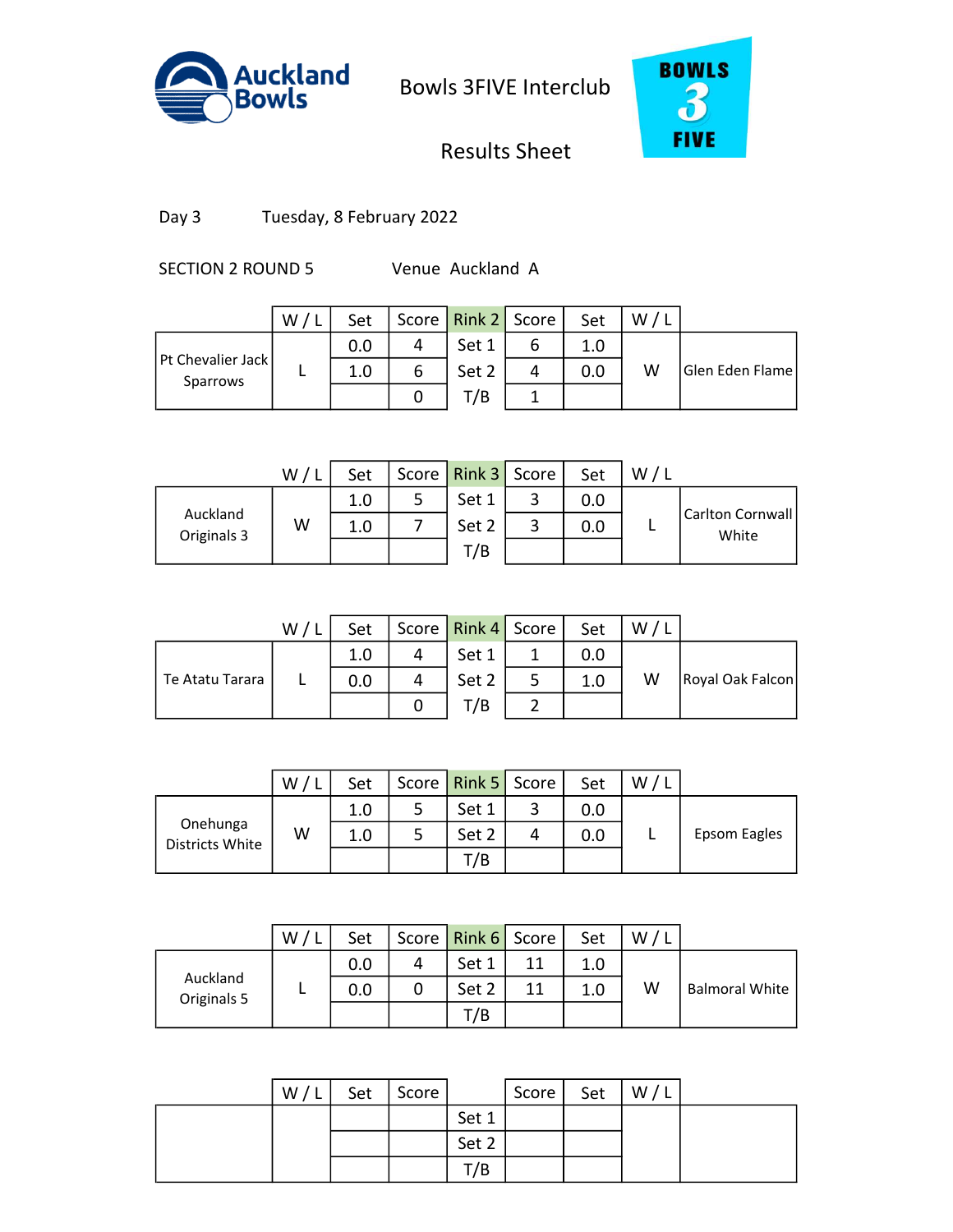



# Results Sheet

Day 3 Tuesday, 8 February 2022

SECTION 3 ROUND 5 Venue Glen Eden B

|                               | W' | Set |   | Score   Rink 2   Score |   | Set | W |                                   |
|-------------------------------|----|-----|---|------------------------|---|-----|---|-----------------------------------|
|                               |    | 1.0 | 6 | Set 1                  |   | 0.0 |   |                                   |
| <b>Blockhouse Bay</b><br>Blue | W  | 1.0 | 8 | Set 2                  | 0 | 0.0 |   | Carlton Cornwall <br><b>Black</b> |
|                               |    |     |   | T/B                    |   |     |   |                                   |
|                               |    |     |   |                        |   |     |   |                                   |

|                             | W / L | Set |   | Score   Rink 3   Score |    | Set | W/L |                      |
|-----------------------------|-------|-----|---|------------------------|----|-----|-----|----------------------|
|                             |       | 1.0 | b | Set 1                  |    | 0.0 |     |                      |
| Glen Eden<br><b>PHOENIX</b> |       | 0.0 | 4 | Set 2                  | 12 | 1.0 | w   | <b>Balmoral Blue</b> |
|                             |       |     |   | T/B                    |    |     |     |                      |

|                              | W/I | Set |   | Score   Rink 4   Score |   | Set | W. |                                   |
|------------------------------|-----|-----|---|------------------------|---|-----|----|-----------------------------------|
|                              |     | 1.0 | 9 | Set 1                  | 0 | 0.0 |    |                                   |
| <b>Bridge Park</b><br>Sharks | W   | 0.0 | ာ | Set 2                  | 5 | 1.0 |    | Onehunga<br><b>Districts Blue</b> |
|                              |     |     | 4 | T/B                    |   |     |    |                                   |
|                              |     |     |   |                        |   |     |    |                                   |

|                         | W | Set | Score   Rink 5   Score |   | Set | W |                |
|-------------------------|---|-----|------------------------|---|-----|---|----------------|
|                         |   | 0.0 | Set 1                  |   |     |   |                |
| Pt Chevalier<br>Pirates | W | 1.0 | Set 2                  | ت | 0.0 |   | Papatoetoe Red |
|                         |   |     | 7B                     |   |     |   |                |

|                         | W | Set |   | Score   Rink 6   Score | Set | W |                      |
|-------------------------|---|-----|---|------------------------|-----|---|----------------------|
|                         |   | 1.0 | q | Set 1                  | 0.0 |   |                      |
| Auckland<br>Originals 4 | W | 0.0 |   | Set 2                  |     |   | Te Atatu<br>Roosters |
|                         |   |     |   | /B                     |     |   |                      |

3 1.0 14 8 1.0 0

| W/L | Set | Score |       | Score | Set | W/L |  |
|-----|-----|-------|-------|-------|-----|-----|--|
|     |     |       | Set 1 |       |     |     |  |
|     |     |       | Set 2 |       |     |     |  |
|     |     |       | T/B   |       |     |     |  |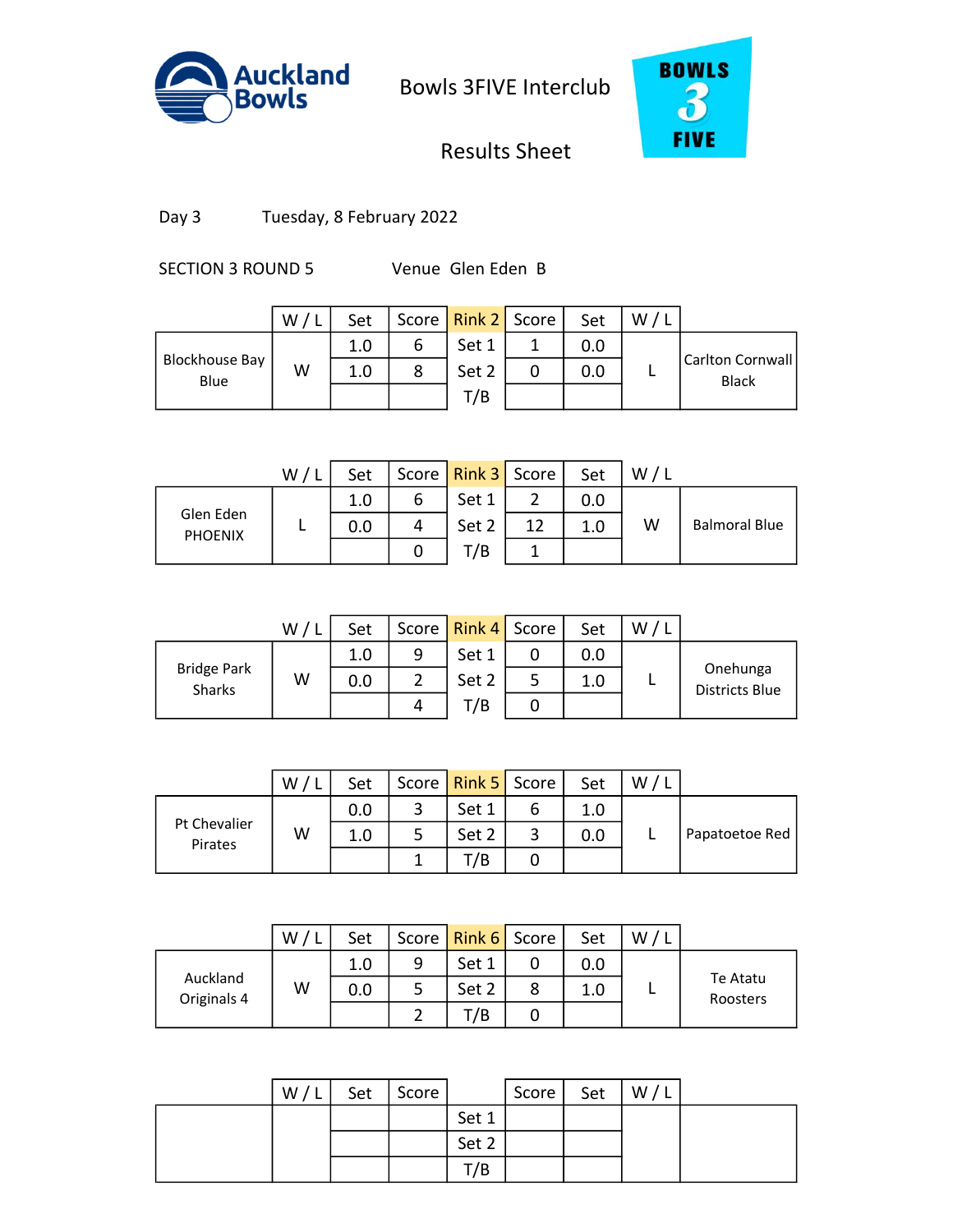



# Results Sheet

Day 3 Tuesday, 8 February 2022

SECTION 4 ROUND 5 Venue Auckland B

|                | W | Set |   | Score   Rink 2   Score |    | Set | W |                 |
|----------------|---|-----|---|------------------------|----|-----|---|-----------------|
|                |   | 1.0 | 8 | Set 1                  |    | 0.0 |   |                 |
| Glen Eden HEAT | W | 0.0 |   | Set 2                  | 10 | 1.0 |   | St Heliers Gold |
|                |   |     |   | T/B                    |    |     |   |                 |
|                |   |     |   |                        |    |     |   |                 |

|                         | W/l | Set |        | Score   Rink 3   Score |   | Set | W |                 |
|-------------------------|-----|-----|--------|------------------------|---|-----|---|-----------------|
|                         |     | 0.5 | O      | Set 1                  | o | 0.5 |   |                 |
| Auckland<br>Originals 1 |     | 0.0 | ◠<br>ب | Set 2                  |   | 1.0 | W | Royal Oak Atlas |
|                         |     |     |        | T/B                    |   |     |   |                 |

|                                       | W/L | Set |   | Score   Rink 4   Score |   | Set | W/l |                 |
|---------------------------------------|-----|-----|---|------------------------|---|-----|-----|-----------------|
|                                       |     | 1.0 |   | Set 1                  |   | 0.0 |     |                 |
| Carlton Cornwall<br><b>Bumblebees</b> | W   | 0.0 | 3 | Set 2                  | 4 | 1.0 |     | Te Atatu Kotuke |
|                                       |     |     |   | T/B                    |   |     |     |                 |
|                                       |     |     |   |                        |   |     |     |                 |

|                                   | W | Set | Score   Rink 5   Score |   | Set | W |                            |
|-----------------------------------|---|-----|------------------------|---|-----|---|----------------------------|
|                                   |   | 0.0 | Set 1                  |   | 1.0 |   |                            |
| <b>Bridge Park</b><br>Hammerheads |   | 0.0 | Set 2                  | q | 1.0 | W | Carlton Cornwall  <br>Gold |
|                                   |   |     | T/B                    |   |     |   |                            |

|                                    | W/L | Set |    | Score   Rink $6$   Score | Set | W/L |                        |
|------------------------------------|-----|-----|----|--------------------------|-----|-----|------------------------|
|                                    |     | 1.0 | 10 | Set 1                    | 0.0 |     |                        |
| Onehunga<br><b>Districts Black</b> | W   | 1.0 | 4  | Set 2                    | 0.0 |     | <b>Balmoral Silver</b> |
|                                    |     |     |    | T/B                      |     |     |                        |
|                                    |     |     |    |                          |     |     |                        |

| W/l | Set | Score |       | Score | Set | W/L |  |
|-----|-----|-------|-------|-------|-----|-----|--|
|     |     |       | Set 1 |       |     |     |  |
|     |     |       | Set 2 |       |     |     |  |
|     |     |       | T/B   |       |     |     |  |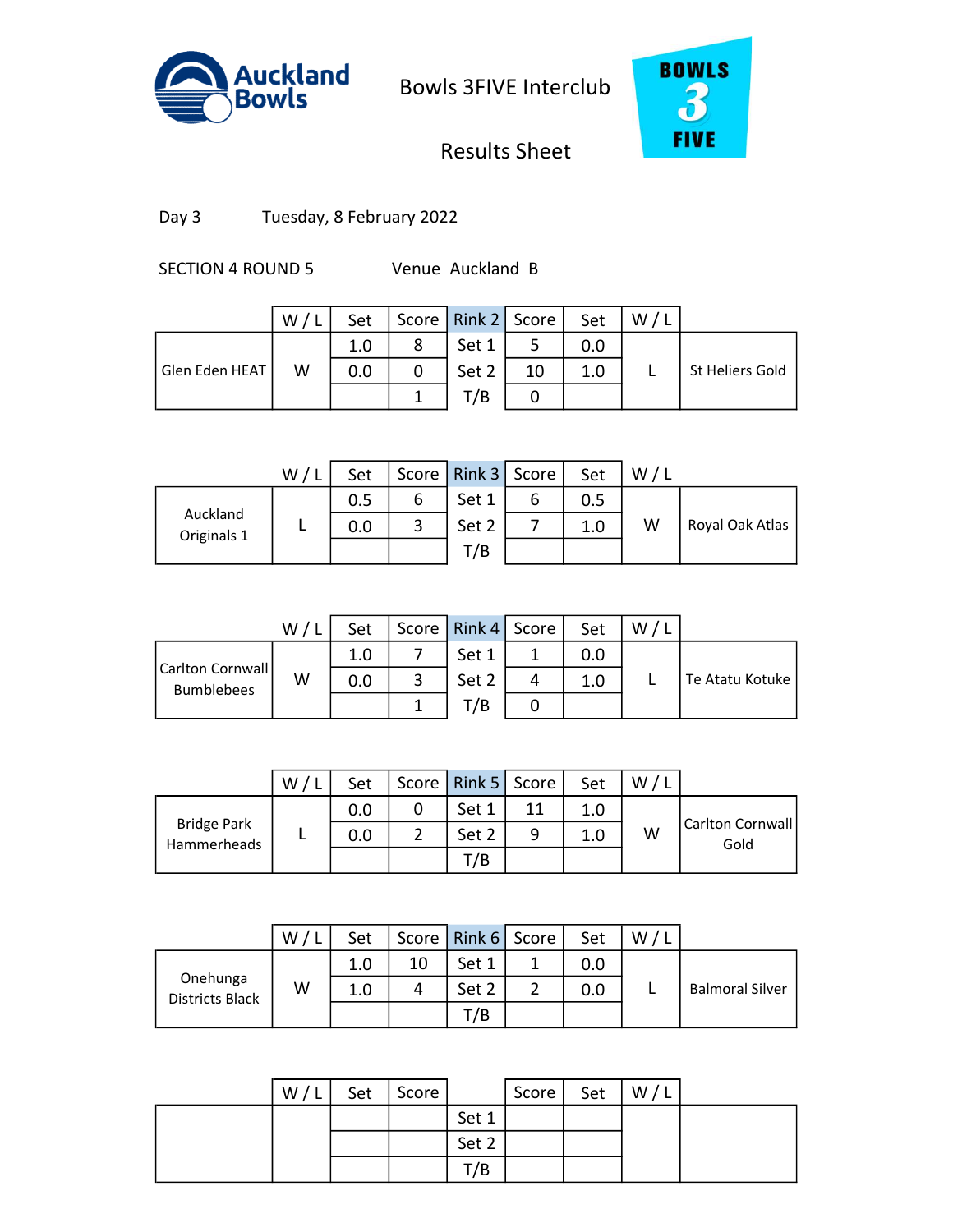



# Results Sheet

Day 3 Tuesday, 8 February 2022

SECTION 1 ROUND 6 Venue Blockhouse Bay A

|                 | W/L | Set |   | Score   Rink 2   Score | Set | W |                            |
|-----------------|-----|-----|---|------------------------|-----|---|----------------------------|
|                 |     | 0.0 | 2 | Set 1                  | 1.0 |   |                            |
| Te Atatu Herons |     | 0.0 | 4 | Set 2                  | 1.0 | W | Carlton Cornwall <br>Whero |
|                 |     |     |   | T/B                    |     |   |                            |
|                 |     |     |   |                        |     |   |                            |

|                     | W/1 | Set | Score   Rink 3   Score |   | Set | W |                                |
|---------------------|-----|-----|------------------------|---|-----|---|--------------------------------|
|                     |     | 1.0 | Set 1                  | ٮ | 0.0 |   |                                |
| Royal Oak<br>Saturn | W   | 1.0 | Set 2                  | ٮ | 0.0 |   | <b>Blockhouse Bay</b><br>Green |
|                     |     |     | T/B                    |   |     |   |                                |

|                         | W/l | Set |    | Score   Rink 4   Score |   | Set | W/l |               |
|-------------------------|-----|-----|----|------------------------|---|-----|-----|---------------|
|                         |     | 0.0 |    | Set 1                  | 8 | 1.0 |     |               |
| Auckland<br>Originals 2 |     | 1.0 | 11 | Set 2                  | 0 | 0.0 | W   | Epsom Falcons |
|                         |     |     |    | T/B                    |   |     |     |               |
|                         |     |     |    |                        |   |     |     |               |

|                                      | W | Set |    | Score   Rink 5   Score | Set | W |                  |
|--------------------------------------|---|-----|----|------------------------|-----|---|------------------|
| Pt Chevalier<br><b>Swashbucklers</b> |   | 1.0 |    | Set 1                  | 0.0 |   |                  |
|                                      | W | 1.0 | 10 | Set 2                  | 0.0 |   | Bridge Park Pups |
|                                      |   |     |    | T/B                    |     |   |                  |

|                                | W/ | Set |   | Score   Rink 6   Score |   | Set | W |                                   |
|--------------------------------|----|-----|---|------------------------|---|-----|---|-----------------------------------|
|                                |    | 0.0 | 1 | Set 1                  |   | 1.0 |   |                                   |
| Glen Eden FIRE<br><b>BIRDS</b> |    | 0.0 |   | Set 2                  | 9 | 1.0 | W | Onehunga<br><b>Districts Grey</b> |
|                                |    |     |   | T/B                    |   |     |   |                                   |
|                                |    |     |   |                        |   |     |   |                                   |

|                 | W | Set |   | Score   Rink 7   Score |   | Set | W |               |
|-----------------|---|-----|---|------------------------|---|-----|---|---------------|
|                 |   | 1.0 |   | Set 1                  | ◠ |     |   |               |
| St Heliers Blue | W | 0.5 | 2 | Set 2                  | 3 | 0.5 |   | Te Atatu Tama |
|                 |   |     |   | /B                     |   |     |   |               |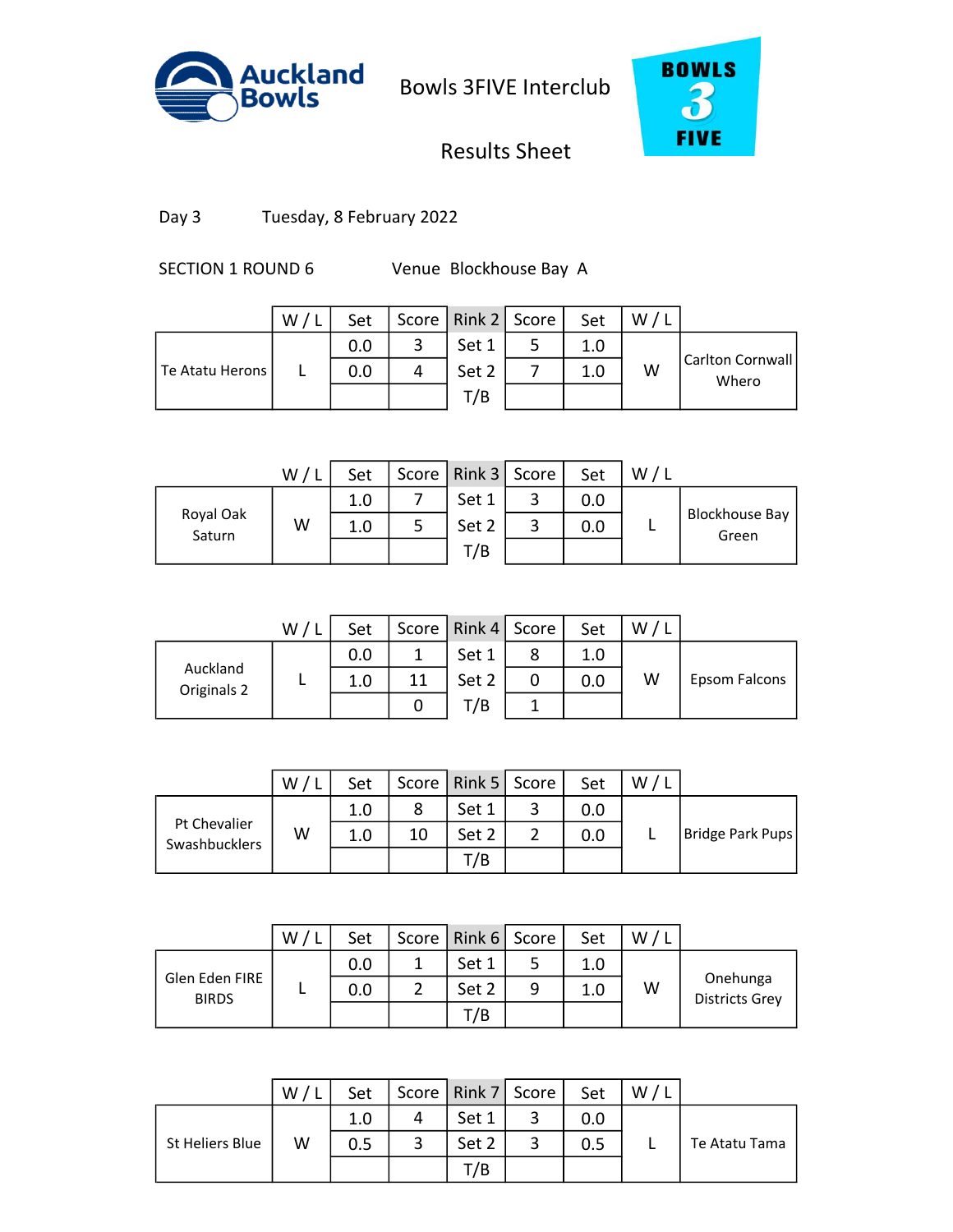



# Results Sheet

Day 3 Tuesday, 8 February 2022

SECTION 2 ROUND 6 Venue Auckland A

|                           | W/ | Set |   | Score   Rink 2   Score |   | Set | W/1 |                  |
|---------------------------|----|-----|---|------------------------|---|-----|-----|------------------|
|                           |    | 1.0 | 8 | Set 1                  |   | 0.0 |     |                  |
| Carlton Cornwall<br>White |    | 0.0 | 8 | Set 2                  | 9 | 1.0 | W   | Royal Oak Falcon |
|                           |    |     |   | T/B                    |   |     |     |                  |
|                           |    |     |   |                        |   |     |     |                  |

|                 | W/1 | Set |   | Score Rink 3 Score | Set | W |              |
|-----------------|-----|-----|---|--------------------|-----|---|--------------|
|                 |     | 0.5 |   | Set 1              |     |   |              |
| Glen Eden Flame | W   |     | 4 | Set 2              | 0.0 |   | Epsom Eagles |
|                 |     |     |   | T/B                |     |   |              |

|                         | W/1 | Set |   | Score   Rink 4   Score |   | Set | W |                             |
|-------------------------|-----|-----|---|------------------------|---|-----|---|-----------------------------|
|                         |     | 0.0 | ົ | Set 1                  | 6 | 1.0 |   |                             |
| Auckland<br>Originals 5 |     | 0.5 | 4 | Set 2                  | 4 | 0.5 | W | Onehunga<br>Districts White |
|                         |     |     |   | T/B                    |   |     |   |                             |
|                         |     |     |   |                        |   |     |   |                             |

|                 | W | Set | Score   Rink 5   Score | Set | W / L |                       |
|-----------------|---|-----|------------------------|-----|-------|-----------------------|
|                 |   | 1.0 | Set 1                  | 0.0 |       |                       |
| Te Atatu Tarara | W | 1.0 | Set 2                  | 0.0 |       | <b>Balmoral White</b> |
|                 |   |     | T/B                    |     |       |                       |

|                         | W | Set | Score   Rink 6   Score | Set | W |                               |
|-------------------------|---|-----|------------------------|-----|---|-------------------------------|
|                         |   | 1.0 | Set 1                  | 0.0 |   |                               |
| Auckland<br>Originals 3 | W | 1.0 | Set 2                  | 0.0 |   | Pt Chevalier Jack<br>Sparrows |
|                         |   |     | T/B                    |     |   |                               |

3 2.0 15 5 0.0 0

| W/L | Set | Score |       | Score | Set | W/L |  |
|-----|-----|-------|-------|-------|-----|-----|--|
|     |     |       | Set 1 |       |     |     |  |
|     |     |       | Set 2 |       |     |     |  |
|     |     |       | T/B   |       |     |     |  |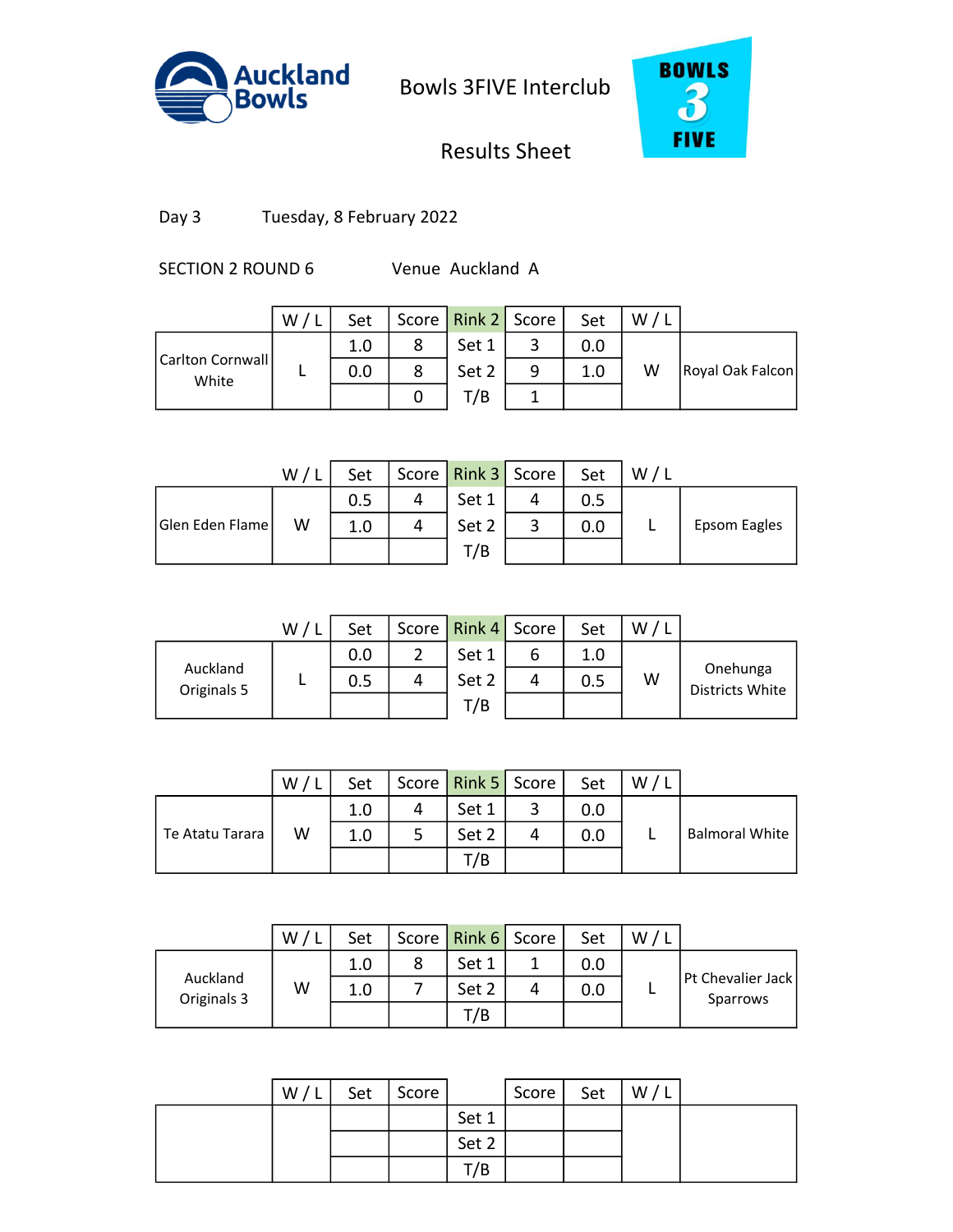



# Results Sheet

Day 3 Tuesday, 8 February 2022

SECTION 3 ROUND 6 Venue Glen Eden B

|                      | $W$ , | Set |   | Score   Rink 2   Score |   | Set | W |                                   |
|----------------------|-------|-----|---|------------------------|---|-----|---|-----------------------------------|
|                      |       | 0.0 | 3 | Set 1                  | 4 | 1.0 |   |                                   |
| <b>Balmoral Blue</b> |       | 1.0 | 6 | Set 2                  |   | 0.0 | W | Onehunga<br><b>Districts Blue</b> |
|                      |       |     |   | T/B                    |   |     |   |                                   |
|                      |       |     |   |                        |   |     |   |                                   |

|                                    | W/1 | Set | Score   Rink 3   Score |   | Set | W |                |
|------------------------------------|-----|-----|------------------------|---|-----|---|----------------|
|                                    |     | 0.0 | Set 1                  | q | 1.0 |   |                |
| Carlton Cornwall  <br><b>Black</b> |     | 0.0 | Set 2                  | o | 1.0 | W | Papatoetoe Red |
|                                    |     |     | T/B                    |   |     |   |                |

|                         | W/l | Set |   | Score   Rink 4   Score |   | Set | W/l |                         |
|-------------------------|-----|-----|---|------------------------|---|-----|-----|-------------------------|
|                         |     | 0.0 | 8 | Set 1                  | 9 | 1.0 |     |                         |
| Auckland<br>Originals 4 |     | 0.0 | 3 | Set 2                  | ь | 1.0 | W   | Pt Chevalier<br>Pirates |
|                         |     |     |   | T/B                    |   |     |     |                         |
|                         |     |     |   |                        |   |     |     |                         |

|                                     | W | Set |   | Score   Rink 5   Score | Set | W |                      |
|-------------------------------------|---|-----|---|------------------------|-----|---|----------------------|
|                                     |   | 0.0 |   | Set 1                  | 1.0 |   |                      |
| <b>Bridge Park</b><br><b>Sharks</b> | − | 0.5 | 4 | Set 2                  | 0.5 | W | Te Atatu<br>Roosters |
|                                     |   |     |   | T/B                    |     |   |                      |

|                             | W / L | Set |   | Score   Rink 6   Score | Set | W/L |                               |
|-----------------------------|-------|-----|---|------------------------|-----|-----|-------------------------------|
| Glen Eden<br><b>PHOENIX</b> | W     | 1.0 | 5 | Set 1                  | 0.0 |     | <b>Blockhouse Bay</b><br>Blue |
|                             |       | 1.0 |   | Set 2                  | 0.0 |     |                               |
|                             |       |     |   | T/B                    |     |     |                               |
|                             |       |     |   |                        |     |     |                               |

| W/l | Set | Score |       | Score | Set | W/L |  |
|-----|-----|-------|-------|-------|-----|-----|--|
|     |     |       | Set 1 |       |     |     |  |
|     |     |       | Set 2 |       |     |     |  |
|     |     |       | T/B   |       |     |     |  |